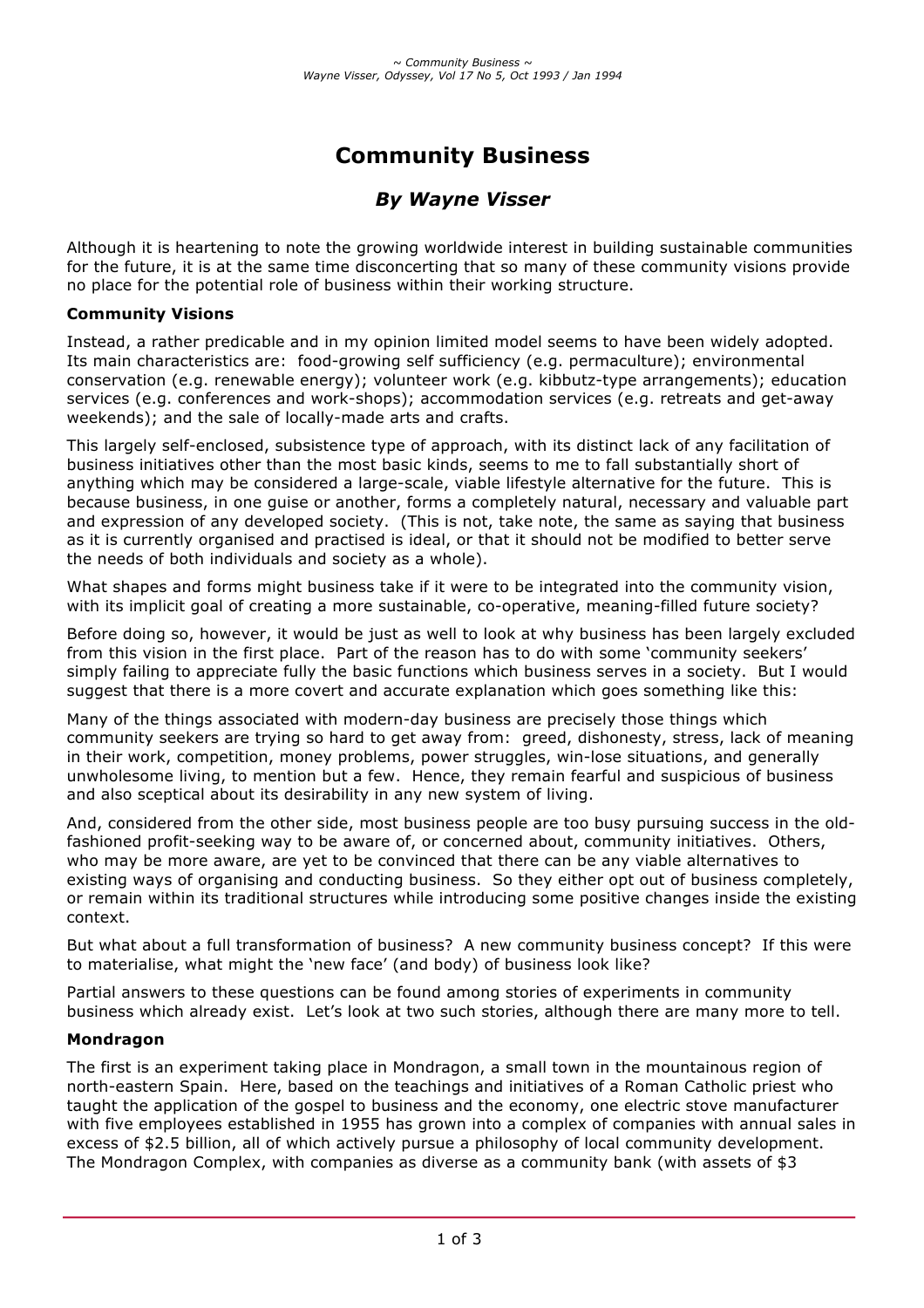billion), various technical production companies, a retail chain (with 264 outlets and annual sales of over \$350 million) and an export company, is outstanding empirical proof that local, communityoriented people can launch businesses which are both large and internationally successful.

### **New Findhorn Directions**

The other experiment is that of the emerging community business culture at the well-known Findhorn Community is northern Scotland. This began with the establishment of New Findhorn Directions (NFD) in 1979, a legal entity designed to serve as a framework in which private enterprise initiatives could emerge without violating the charitable status of the Findhorn Foundation itself. Subsequently, many promising business ventures have been initiated, though not all have succeeded; nor have they all chosen to function under the umbrella of NFD. Those currently in operation include the Wood Studio, Bay Area Graphics, Findhorn Bay Apothecary, Weatherwise Solar and Alternative Data. The unique characteristics of these companies are that they are all trying to demonstrate their broader community philosophy of 'spiritual management' and 'work as love in action'.

These two examples serve to illustrate that success stories in alternative ways of doing business do exist. The details of exactly how they are different, however, still needs more thorough exploration.

#### **Principles of Community Business**

Firstly, a different set of values underscores the community business. For instance: money is made to serve human development and not vice versa; the business is a means of human and community development and not an end in itself; work is seen as an opportunity for creativity and personal development, as well as a contribution to serving the needs of society; democratic action and consultation are encouraged; integrity and competence in the management and conduct of business, as well as effective leadership, are considered necessary disciplines to be learned; and sensitivity to and solidarity with the local community is a prerequisite for a business operating in any particular area.

In order for these values to be translated into action, however, the community business needs to employ different structures to those traditionally used in private enterprise. For instance, there is a difference in ownership. Whereas conventional companies are owned by shareholders who may live anywhere, the shareholders of community businesses are people who live in the area where the company operates. The use of profit is also different. Whereas the traditional company tries to make a profit to return to the shareholders wherever they may live, the community company aims to use its profits to start new local businesses and to improve life in the local community.

The benefits of the community business approach are readily apparent. Since its focus is local, business will be much more sensitive to local needs as well as local opportunities in a way that traditional companies might not be. With the emphasis of people rather than on money-making, business will naturally be more responsive to human development in its staff and in its community than has been customary in the past.

It would be a mistake to assume that these ideas are conclusive or easy to implement. On the contrary, growing 'spiritual businesses' is an open-ended and challenging experimental process, according to Francois Duquesne, past 'focaliser' of the Findhorn Foundation and present partner in the Alternative Data software company.

"I thought meditations on Monday mornings and being nice to customers would do it," he says. "Instead, I had to deal with intense personality conflicts in a system where power is equated with money. Yet there is great excitement. All the problems have had to do with perceptions of power. Power to stifle and manipulate, or to create, enliven and challenge. There is no other way of dealing with power issues except by bringing them out and working them through until there is some result."